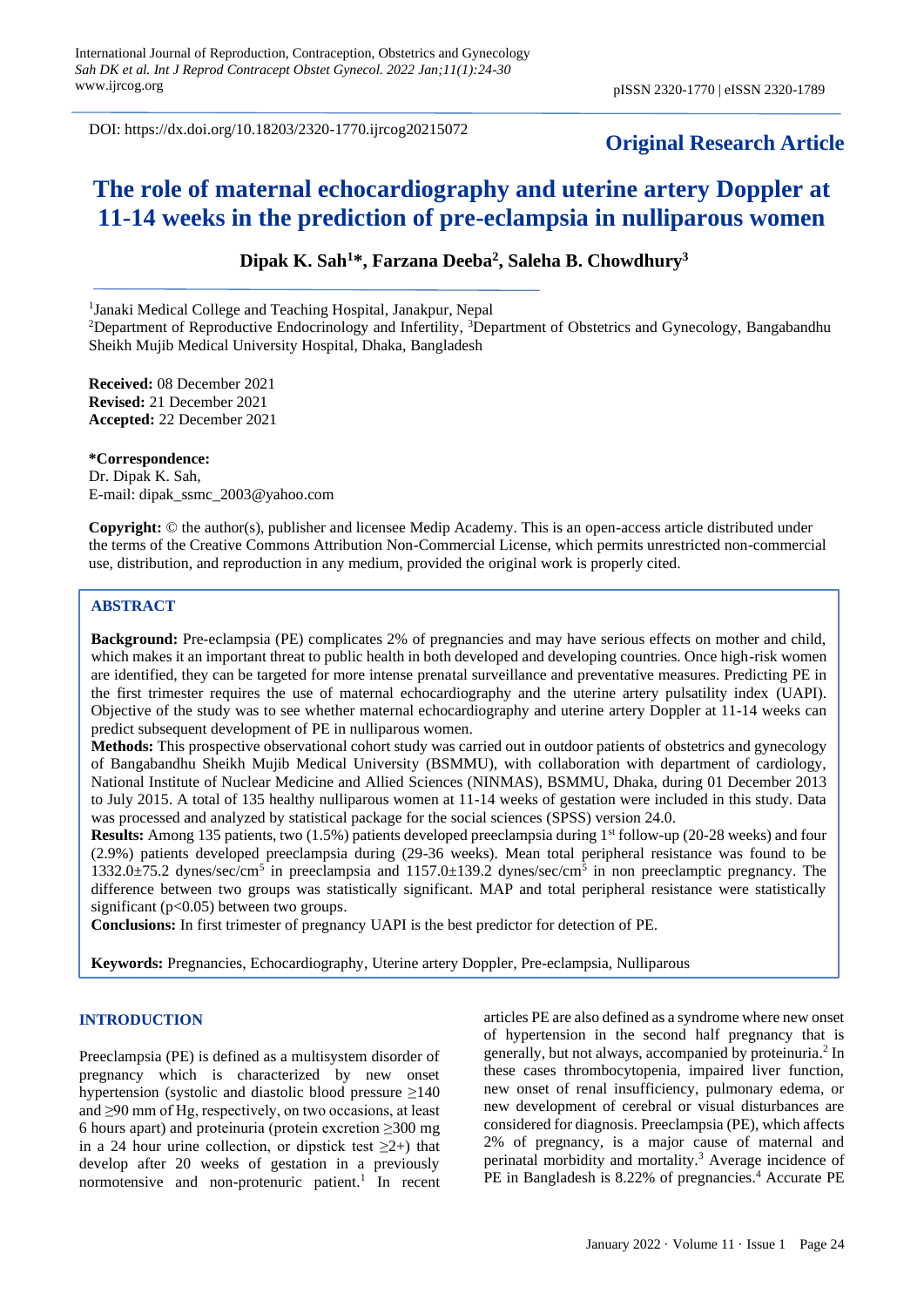statistics are difficult to obtain because the condition ranges from extremely mild to severe, and mild cases are sometimes not included in the official figures. PE is much more common in first pregnancies and there is a reduced incidence of PE in the second pregnancy.<sup>5,6</sup> The traditional method of screening for PE is maternal history. The likely hood of developing PE increases in black, nulliparous, high body mass index (BMI) and previous history or family history of PE.<sup>7</sup> Pregnancy is characterized by certain structural and functional changes in the cardiovascular systems that are necessary to accommodate the growing demands of the fetus and placenta. <sup>8</sup> During normal pregnancy mean arterial pressure and vascular resistance decrease, while blood volume and basal metabolic rate increase resulting in increased cardiac output.

A wide range of homodynamic conditions have been described in preeclampsia with no agreement as to the overall cardiac function. There are studies that have reported that women with severe PE have lower cardiac outputs than healthy pregnant women and also studies that show preservation of left ventricular systolic function at term in women with PE.9,10 The hypothesis that preeclampsia may be a hyperdynamic state prior to diagnosis is supported by studies by Easterling and Bosio. <sup>11</sup> These studies demonstrate that there may be a greater rise in cardiac output prior to clinical manifestations of PE than the cardiac output rise that may occur in healthy women.<sup>12</sup> Adequate cardiovascular adaptation during early pregnancy leads to a state of high blood flow and low vascular resistance, which is a prerequisite to successful pregnancy outcome. In contrast, inadequate or excessive cardiovascular adaptation before 20 weeks gestation is associated with pregnancies complicated by gestational hypertension and PE, and fetal growth restriction (FGR).<sup>13</sup> Numerous studies reported the hemodynamic findings in patients with established PE, however, and the results were inconsistent. Some studies found a hyperdynamic state characterized by high cardiac output (CO) and low systemic vascular resistance (SVR) whereas others found a hypodynamic state characterized by low CO and elevated SVR.<sup>13,14</sup> An initial drop characterizes maternal cardiovascular adaptation during pregnancy in peripheral resistance followed by intravascular space expansion and an increase in cardiac output, due to an increase in both stroke volume and heart rate. These changes reach their maximum level at about mid-pregnancy, and are followed by a progressive increase in peripheral resistance and a mild reduction in systolic and diastolic function of the left ventricle  $(LV)$  towards term.<sup>15</sup> Recently, more attention has been paid to the interaction between maternal cardiovascular adaptation and pregnancy complications. PE and FGR have been shown to have distinct patterns of maternal cardiac changes in pregnancy, with worsening maternal cardiac function as the diseases progress. 13,14

Echocardiography found to be a useful technique for evaluation of maternal cardiac function in preeclamptic

women. In PE, there is high CO and high vascular resistance state. <sup>16</sup> PE and intrauterine growth restriction is characterized by abnormal placenta formation which results in inadequate uteroplacental blood flow.<sup>17</sup> This has led to the idea of using Doppler ultrasonography to assess the velocity of uterine artery blood flow as part of routine ultrasound screening. <sup>18</sup> Low end-diastolic velocities and an early diastolic notch characterize the waveforms of uterine artery blood flow in women who are not pregnant or are in their first trimester. <sup>19</sup> There is no proven effective method for the prevention of PE; routine prenatal care in the last 50 years has evolved with the aim of early identification of women at high risk for PE. PE is a progressive condition in pregnancy without any definitive curative management. In recent years, management of PE is directed to prediction, risk detection, early diagnosis and prevention of complications. Many studies were conducted to determine a cardiac function and maternal echocardiography can be used for earliest detection of risk of preeclampsia. There is evidenced that, in a high proportion of pregnancy destined to develop PE, maternal mean arterial pressure and uterine artery pulsatality index (UAPI) are increased at 11-13 weeks of gestation. 20

In this prospective observational study, maternal echocardiography and uterine artery Doppler were performed in 11 to 14 weeks of gestation and relationship with the development of PE was searched.

## *Objectives*

The aim of the study was to see whether maternal echocardiography and uterine artery Doppler at 11-14 weeks can predict subsequent development of PE in nulliparous women. Objectives include: to determine the maternal cardiac function by doing echocardiography, cardiac output (CO), stroke volume (SV), mean arterial pressure (MAP), total vascular resistance (TVR), at 11-14 weeks of gestation; to find out UAPI by same period of gestation; to follow these women to detect maternal adverse outcome; to determine the correlation of maternal cardiac function and UAPI with PE; and to find out specificity and sensitivity positive predictive value and negative predictive value of parameter of cardiac function and UAPI.

#### **METHODS**

This prospective observational cohort study was carried out in outdoor patients of obstetrics and gynecology of Bangabandhu Sheikh Mujib Medical University (BSMMU), with collaboration with Department of Cardiology, National Institute of Nuclear Medicine and Allied sciences (NINMAS), BSMMU, Dhaka, during 01 December 2013 to July 2015. A total of 135 healthy nulliparous women at 11-14 weeks of gestation were included in this study. Maternal echocardiography and uterine artery Doppler were performed for measurement of SV, mitral valve annulus shortening, transmitral A-wave and transmitral E-wave and pulsatility index. Then the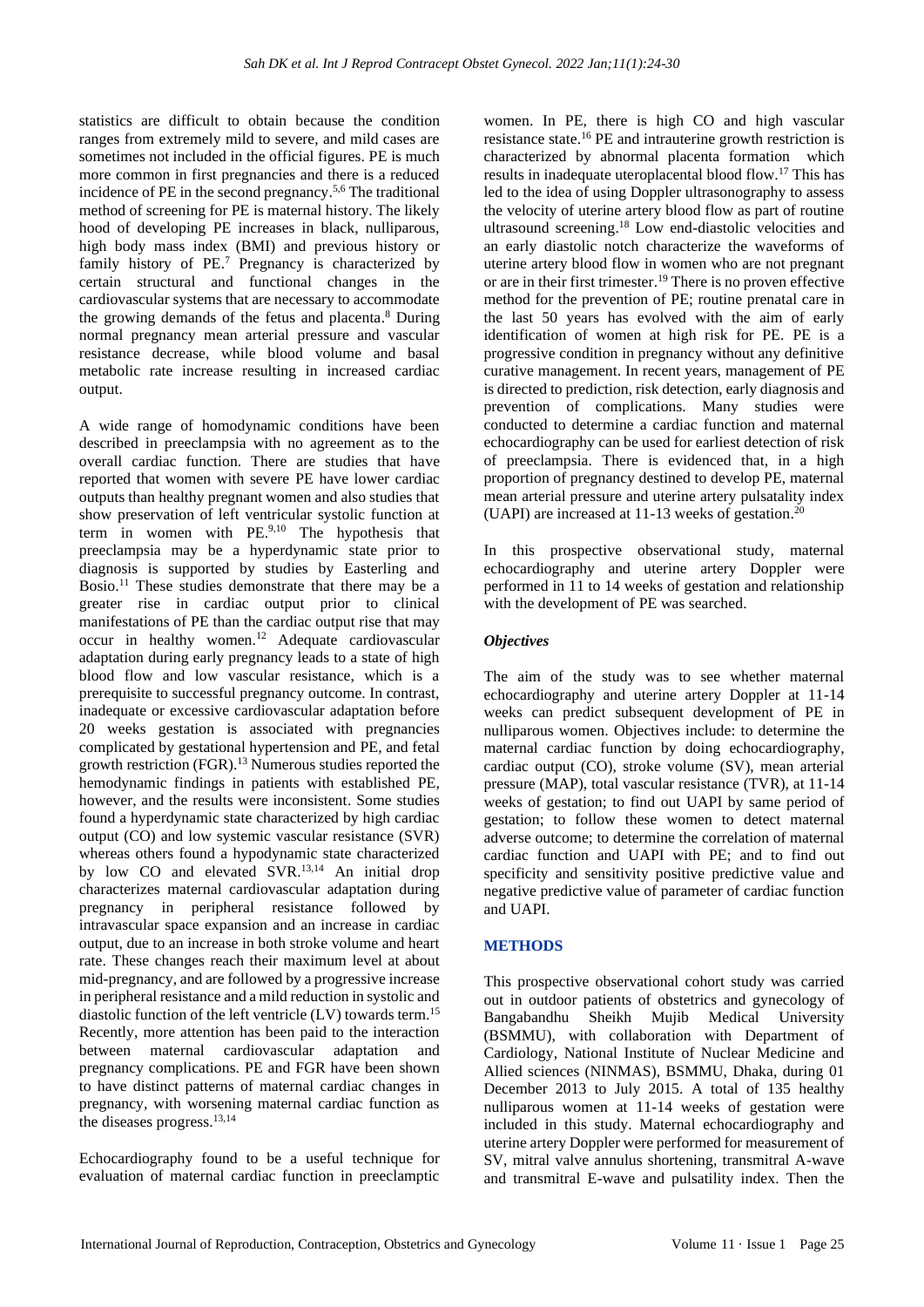subjects were followed up monthly up to 28 weeks, then two weekly up to 36 weeks than weekly up to term. Inclusion criteria were - age: 18-35 years, gestational stage: 11-14 weeks and healthy nulliparous women with known LMP. Exclusion criteria were women with twin pregnancy, women with heart disease, women with systemic lupus erythematosus (SLE), women with chronic renal disease, chromosomal or suspected ultrasound fetal abnormalities, women with diabetes mellitus and chronic hypertension. At each visit, they were clinically evaluated by measuring blood pressure and testing urine for protein by dipistic method. Data was processed and analyzed by statistical package for the social sciences (SPSS) version 24.0.

#### **RESULTS**

Baseline parameters of the patients, it was observed that the mean age of the patients was found to be  $23.4\pm3.4$ years with range 18 to 33 years. Mean BMI was found  $20.1 \pm 1.6$  kg/m<sup>2</sup> with range 16.8 to 22.9 kg/m<sup>2</sup>. Mean gestational age was primary enrollment was 12.7±0.8 weeks with range 11-14 weeks. The results were shown in the Table 1. During primary enrollment at 11-14 weeks of gestation, Mean MAP was found to be 82.5±8.4 mmHg with range from 66.7 to 96.7 mmHg. Mean total peripheral resistance was found to be 1181.0±147.7 dynes/sec/cm<sup>5</sup> with range from 926 to 1534 dynes/sec/cm<sup>5</sup>. Mean stroke volume was found to be  $67.1 \pm 5.8$  ml with range from 60 to 85 ml. Mean cardiac output was found to be 5.6±0.4 l/min with range from 4.9 to 6.4 l/min. The results were shown in the Table 2. 1.5% (2) of the patients developed PE between 20-28 weeks and six (2.96%) patients between 29-36 weeks. Total 4.4% of the total patients developed PE. The subjects who developed PE had higher SBP, DPB, MAP, TPR, stroke volume, cardiac output and UAPI at baseline (11-14 weeks). Mean MAP was found to be 91.8±6.5 mmHg PE and 81.2±7.8 mmHg in nonpreeclamptic pregnancy. Mean total peripheral resistance was found to be 1332.0±75.2 dynes/sec/cm<sup>5</sup> in PE and  $1157.0 \pm 139.2$  dynes/sec/cm<sup>5</sup> in non-preeclamptic pregnancy. Mean stroke volume was found to be 68.0±4.7 ml in PE 67.3±5.8 ml in non-preeclamptic pregnancy. Mean cardiac output was found to be 5.6±0.4 l/min in PE and 5.3±0.3 l/min in non-preeclamptic pregnancy. Mean UAPI was found 1.22±0.35 l/min in PE, 1.93±0.46 l/min PE and  $1.06\pm0.27$  l/min in non-preeclamptic pregnancy. Receiver-operator characteristic (ROC) curve of MAP, stroke volume, MVAS and cardiac output for prediction of PE. The area under the ROC curves for the predictor of PE is depicted in the following table. Based on the ROC curves MAP had the best area under curve compared to stroke volume and cardiac output. ROC were constructed using MAP value of the women, which gave a MAP cut off value of  $\geq$ 75 as the value with a best combination of sensitivity and specificity for PE. ROC curve of UAPI and total peripheral resistance for prediction of PE. Based on the ROC curves UAPI had the best area under curve. ROC were constructed UAPI of the women, which gave UAPI

cut off value of as the value 1.01 with a best combination of sensitivity and specificity for PE.



**Figure 1: The status of PE.**

**Table 1: Demographic characteristic of the study population at baseline parameters (age, BMI and gestational age) (n=135).**

| Age (in year)                  | $n=135$ | $\frac{0}{0}$ | Range<br>$(min-max)$ |  |  |  |  |  |
|--------------------------------|---------|---------------|----------------------|--|--|--|--|--|
| $20$                           | 20      | 14.8          | 18-33                |  |  |  |  |  |
| $21 - 25$                      | 49      | 36.3          |                      |  |  |  |  |  |
| $26 - 30$                      | 50      | 37.0          |                      |  |  |  |  |  |
| >30                            | 16      | 11.9          |                      |  |  |  |  |  |
| $Mean \pm SD$                  | 23.4    | $+3.4$        |                      |  |  |  |  |  |
| <b>BMI</b> ( $kg/m2$ )         |         |               |                      |  |  |  |  |  |
| < 18.5                         | 13      | 9.6           | 16.8-22.9            |  |  |  |  |  |
| 18.5-23                        | 122     | 90.4          |                      |  |  |  |  |  |
| $Mean+SD$                      | 20.1    | $\pm 1.6$     |                      |  |  |  |  |  |
| <b>Gestational age (weeks)</b> |         |               |                      |  |  |  |  |  |
| $Mean \pm SD$                  | 12.7    | $\pm 0.8$     | $11 - 14$            |  |  |  |  |  |

**Table 2: MAP, total peripheral resistance, stroke volume and cardiac output at baseline at 11-14 weeks of gestation (n=135).**

| <b>Parameters</b>                       | <b>Mean</b> ±SD | Min, max   |
|-----------------------------------------|-----------------|------------|
| $MAP$ (mmHg)                            | $82.5 + 8.4$    | 66.7, 96.7 |
| <b>Total peripheral</b>                 | $1181.0 \pm 14$ |            |
| resistance (dynes/sec/cm <sup>5</sup> ) | 7.7             | 926, 1534  |
| Stroke volume (ml)                      | $67.1 + 5.8$    | 60,85      |
| Cardiac output (l/min)                  | $5.6 \pm 0.4$   | 4.9, 6.4   |

**Table 3: MVAS, transmitral E-wave velocity and transmitral A-wave velocity levels in study subjects (n=135).**

| <b>Parameters</b>                             | $Mean \pm SD$ Min, max       |  |
|-----------------------------------------------|------------------------------|--|
| Mitral valve annulus<br>shortening (mm)       | $1.76 \pm 0.08$ 1.6, 1.9     |  |
| <b>Transmtiral E-wave</b><br>velocity (m/sec) | $0.75 \pm 0.28$ 0.01, 1.82   |  |
| <b>Transmitral A-wave</b><br>velocity (m/sec) | $0.67 \pm 0.31$ $0.01, 1.26$ |  |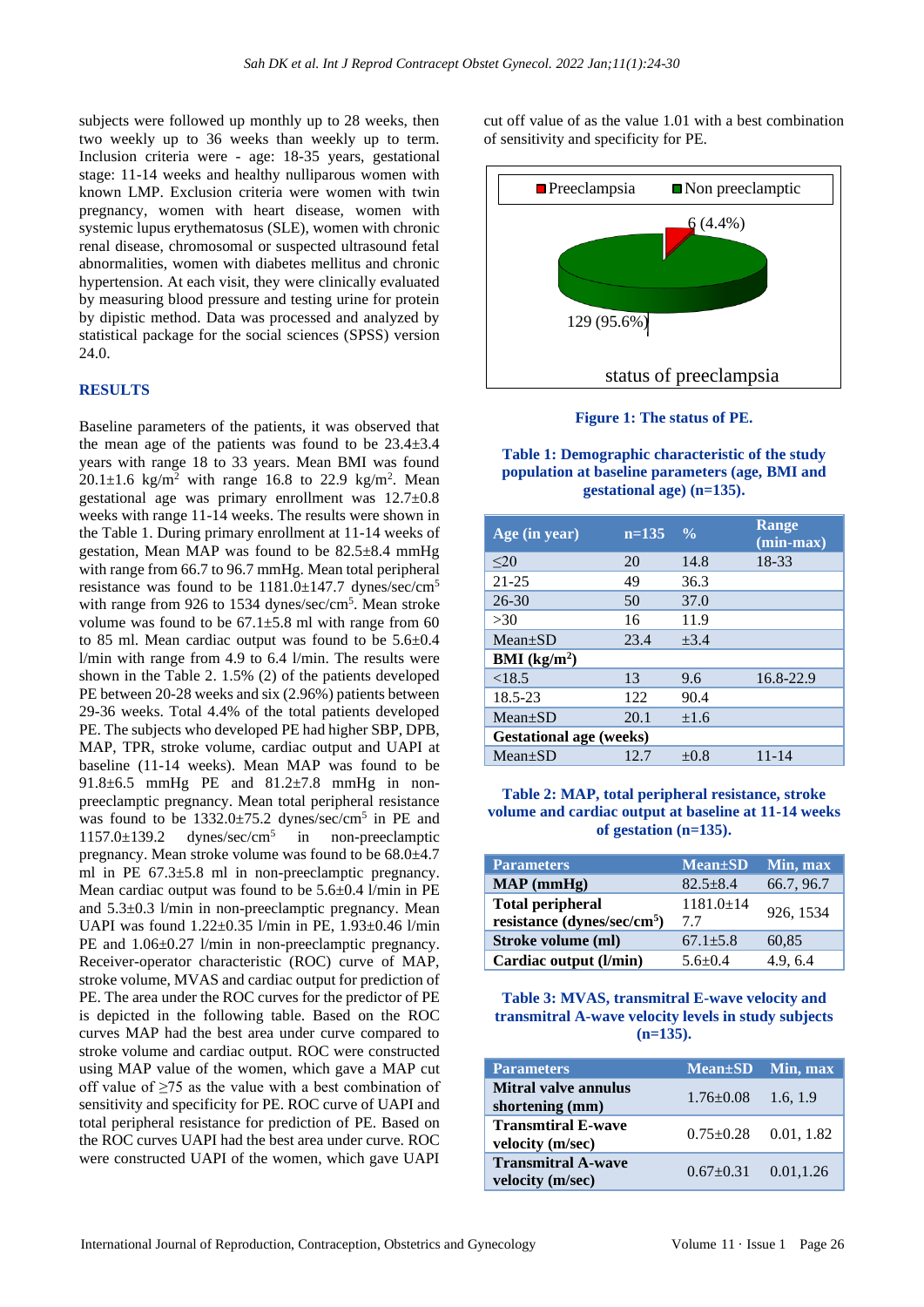

## **Figure 2: ROC curves of MAP, stroke volume, MVAS and cardiac output.**



## **Fig 3: ROC curves of UAPI and total peripheral resistance.**

#### **Table 4: UAPI levels in study subjects (n=135).**

| <b>Parameter</b>                 | $Mean \pm SD$   | Min. max   |
|----------------------------------|-----------------|------------|
| Uterine artery pulsatility index | $1.15 \pm 0.39$ | 0.15, 3.49 |

#### **Table 5: Change in blood pressure in different follow up of study subjects (n=135).**

| <b>Blood pressure</b>                 | <b>Primary enrolment</b><br>$(11-14 \text{ weeks}) \text{ n } (\frac{9}{6})$ | 1st follow up<br>$(>20 \text{ to } \leq 28 \text{ weeks}) \text{ n } (\frac{9}{6})$ | Last follow up<br>$(<36$ weeks) n $(\%)$ | P value |  |
|---------------------------------------|------------------------------------------------------------------------------|-------------------------------------------------------------------------------------|------------------------------------------|---------|--|
| <b>Systolic BP</b> (mmHg)             |                                                                              |                                                                                     |                                          |         |  |
| $\langle$ 140 (normal)                | 135(100.0)                                                                   | 133 (98.5)                                                                          | 129(95.6)                                |         |  |
| $\geq$ 140                            | 0(0.0)                                                                       | 2(1.5)                                                                              | 6(4.4)                                   |         |  |
| $Mean \pm SD$                         | $117.3 + 9.7$                                                                | $121.7 \pm 11.3$                                                                    | $127.6 \pm 19.7$                         | 0.001s  |  |
| Range (min, max)                      | 100, 135                                                                     | 100, 210                                                                            | 100, 220                                 |         |  |
| Diastolic BP (mmHg)                   |                                                                              |                                                                                     |                                          |         |  |
| $\langle 90 \text{ (normal)} \rangle$ | 135(100.0)                                                                   | 133 (98.5)                                                                          | 129(95.6)                                |         |  |
| >90                                   | 0(0.0)                                                                       | 2(1.5)                                                                              | 6(4.4)                                   | 0.001s  |  |
| $Mean+SD$                             | $65.4 \pm 6.6$                                                               | $69.3 \pm 8.2$                                                                      | $72.7 \pm 13.1$                          |         |  |
| Range (min, max)                      | 55, 80                                                                       | 60, 110                                                                             | 60, 120                                  |         |  |

#### **Table 6: Distribution of the patients by dipstick proteinuria (n=135).**

| <b>Dipstick</b><br><b>proteinuria</b> | <b>Primary enrolment</b><br>$(11-14$ weeks) n $(\% )$ | $1st$ follow up<br>$(>20 \text{ to } \leq 28 \text{ weeks}) \text{ n } (\% )$ | Last follow up<br>$(<36$ weeks) n $(\%)$ | <b>value</b> | <b>P</b> value |
|---------------------------------------|-------------------------------------------------------|-------------------------------------------------------------------------------|------------------------------------------|--------------|----------------|
| <b>Positive</b>                       | 0(0.0)                                                | 2(1.5)                                                                        | 6(4.4)                                   |              |                |
| <b>Negative</b>                       | 135(100.0)                                            | 133 (98.5)                                                                    | 129(95.6)                                | 4.71         | < 0.001        |

**Table 7: MAP, total peripheral resistance, stroke volume and cardiac output levels in preeclampsia and nonpreeclamptic pregnancy (n=135).**

|                                    | Preeclampsia (n=6) |            | Non-preeclamptic $(n=129)$ | P value    |                      |
|------------------------------------|--------------------|------------|----------------------------|------------|----------------------|
| <b>Parameters</b>                  | <b>Mean</b>        | $\pm SD$   | <b>Mean</b>                | $\pm SD$   |                      |
| $SBP$ (mmHg)                       | 116                | $\pm 11.5$ | 104                        | $\pm 14.5$ | 0.048 <sup>s</sup>   |
| Range (min, max)                   | 111.0              | 127.5      | 100.0                      | 118.5      |                      |
| $DBP$ (mmHg)                       | 72.0               | $\pm$ 5.5  | 60.0                       | $\pm 10.0$ | $0.042$ <sup>s</sup> |
| Range (min, max)                   | 66                 | 77.5       | 54.0                       | 70.0       |                      |
| MAP(mmHg)                          | 91.8               | $\pm 6.5$  | 81.2                       | ±7.8       | 0.001 <sup>s</sup>   |
| Range (min, max)                   | 73.3               | 96.7       | 66.7                       | 96.7       |                      |
| $TPR$ (dynes/sec/cm <sup>5</sup> ) | 1332.0             | $\pm 75.2$ | 1157.0                     | ±139.2     | 0.028 <sup>s</sup>   |
| Range (min, max)                   | 1164               | 1481       | 926                        | 1534       |                      |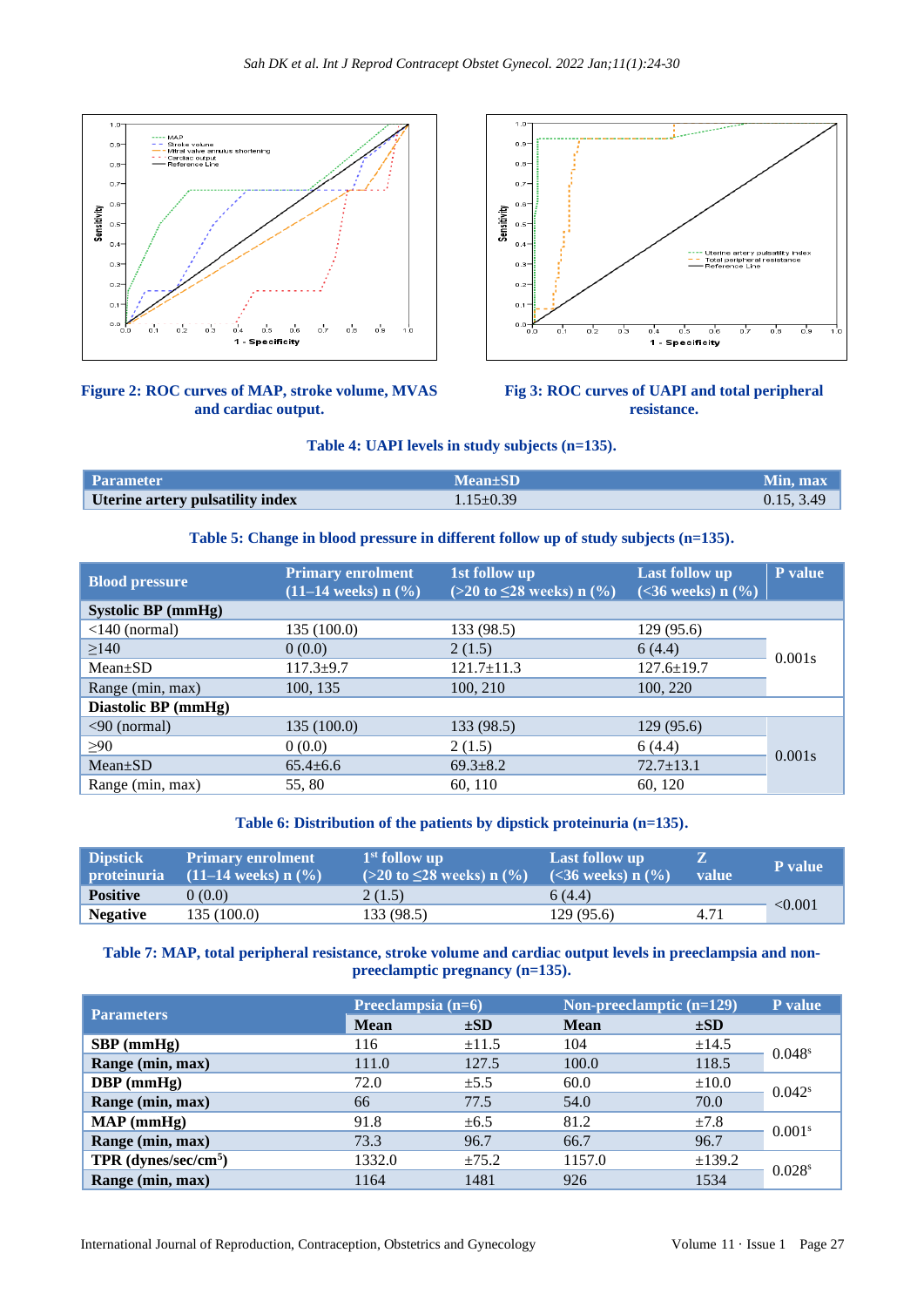#### *Sah DK et al. Int J Reprod Contracept Obstet Gynecol. 2022 Jan;11(1):24-30*

| <b>Parameters</b>                | Preeclampsia (n=6) |            | Non-preeclamptic $(n=129)$ | P value    |                       |
|----------------------------------|--------------------|------------|----------------------------|------------|-----------------------|
|                                  | <b>Mean</b>        | $\pm SD$   | <b>Mean</b>                | $\pm SD$   |                       |
| Stroke volume (ml)               | 68.0               | $+4.7$     | 67.3                       | $\pm 5.8$  | $0.341$ <sup>ns</sup> |
| Range (min, max)                 | 60                 | 75         | 60                         | 85         |                       |
| Cardiac output (l/min)           | 5.6                | $\pm 0.3$  | 5.3                        | $\pm 0.3$  |                       |
| Range (min, max)                 |                    |            |                            | 5.8        | 0.018 <sup>s</sup>    |
| Uterine artery pulsatility index | 1.93               | $\pm 0.46$ | 1.06                       | $\pm 0.27$ | 0.001 <sup>s</sup>    |
| Range (min, max)                 |                    | 2.5        | 0.15                       | 3.49       |                       |

#### **Table 8: MVAS, transmiral-E wave velocity and transmiral-A wave velocity levels in preeclampsia, and nonpreeclamptic pregnancy (n=135).**

| <b>Parameters</b>                    | Preeclampsia (n=6) |            |             | Non-preeclamptic $(n=129)$ |                     |
|--------------------------------------|--------------------|------------|-------------|----------------------------|---------------------|
|                                      | <b>Mean</b>        | $\pm SD$   | <b>Mean</b> | $\pm SD$                   |                     |
| Mitral valve annulus shortening (mm) | 1.76               | $\pm 0.07$ | 1.73        | $\pm 0.1$                  | $0.469^{ns}$        |
| Range (min, max)                     | 1.6                | 1.9        | 1.6         | 1.8                        | $0.052^{ns}$        |
| Transmiral-E wave velocity (cm/sec)  | 0.93               | $\pm 0.53$ | 0.72        | $\pm 0.24$                 |                     |
| Range (min, max)                     | 0.31               | 1.82       | 0.01        | 1.32                       |                     |
| Transmiral-A wave velocity (cm/sec)  | 0.82               | $\pm 0.14$ | 0.65        | $\pm 0.32$                 | 0.198 <sup>ns</sup> |
| Range (min, max)                     | 0.54               | 0.95       | 0.01        | 1.26                       |                     |

#### **Table 9: ROC curve of MAP, stroke volume, MVAS and cardiac output for prediction of preeclampsia.**

| <b>Parameters</b>         | Cut<br>of | Sensiti-<br>vity<br>$(\%)$ | <b>Specific-</b><br>ity $(\% )$ | Accur-<br>acy (%) | <b>PPV</b><br>$(\% )$ | <b>NPV</b><br>$(\%)$ | Area under<br>the ROC<br>curve | 95% confidence<br>interval (CI) |                       |
|---------------------------|-----------|----------------------------|---------------------------------|-------------------|-----------------------|----------------------|--------------------------------|---------------------------------|-----------------------|
|                           | value     |                            |                                 |                   |                       |                      |                                | Lower<br>bound                  | <b>Upper</b><br>bound |
| $MAP$ (mmHg)              | 75        | 66.7                       | 35.3                            | 37.8              | 5.1                   | 94.6                 | 0.686                          | 0.409                           | 0.964                 |
| Stroke volume<br>(ml)     | 63        | 66.7                       | 19.8                            | 20.9              | 4.1                   | 92.0                 | 0.560                          | 0.294                           | 0.825                 |
| Cardiac output<br>(l/min) | 5.35      | 33.3                       | 25.9                            | 26.2              | 2.3                   | 88.2                 | 0.241                          | 0.09                            | 0.393                 |

## **Table 10: ROC curve of UAPI and TPR for prediction of preeclampsia.**

| <b>Parameters</b>                          | Cut                | Sensiti-       | <b>Specific-</b><br>ity $(\% )$ | Accur-<br>$\text{acy } (\% )$ | <b>PPV</b> | <b>NPV</b><br>$(\%)$ | Area under<br>the ROC<br>curve | 95% confidence<br>interval $(CI)$ |                       |
|--------------------------------------------|--------------------|----------------|---------------------------------|-------------------------------|------------|----------------------|--------------------------------|-----------------------------------|-----------------------|
|                                            | <b>of</b><br>value | vity<br>$(\%)$ |                                 |                               | $(\%)$     |                      |                                | Lower<br>bound                    | <b>Upper</b><br>bound |
| <b>Uterine artery</b><br>pulsatility index | 1.01               | 92.3           | 56.0                            | 59.7                          | 19.0       | 98.5                 | 0.945                          | 0.860                             | 1.00                  |
| <b>Total peripheral</b><br>resistance      | 1284               | 84.6           | 85.6                            | 85.5                          | 39.3       | 98.0                 | 0.870                          | 0.796                             | 0.945                 |

#### **DISCUSSION**

PE is not a uniformly high-resistance, volume contracted state as previously thought.<sup>21</sup> Earlier studies, using direct haemodynamic measurements in women with severe preeclampsia requiring invasive monitoring, have described variations in haemodynamic characteristics ranging from a hyperdynamic state with a higher-than-normal cardiac output and increased left ventricular function to a vasoconstrictive state with decreased CO and diminished left ventricular function. These studies also document variable systemic resistance profiles, ranging from normal- to high resistance states.22,23 However, since the introduction and evaluation of the Doppler technique for maternal cardiac function in pregnancy a series of echocardiograph studies have confirmed the existence of haemodynamic alterations in women with overt or preclinical PE.<sup>13</sup> These studies have advocated a maternal hyperdynamic circulation that is preceding the clinically overt disease and may also be present to a variable degree during the more severe stages. $^{14}$ 

In this study 1.5% (2) of the patients developed PE between 20-28 weeks and six (2.96%) patients between 29-36 weeks. Total 4.4% of the total patients developed PE. Mean SBP was found to be 117.3±9.7 mmHg in baseline parameter,  $121.7 \pm 11.3$  mmHg in 1<sup>st</sup> follow up and 127.6±19.7 mmHg in last follow up. Mean DBP was found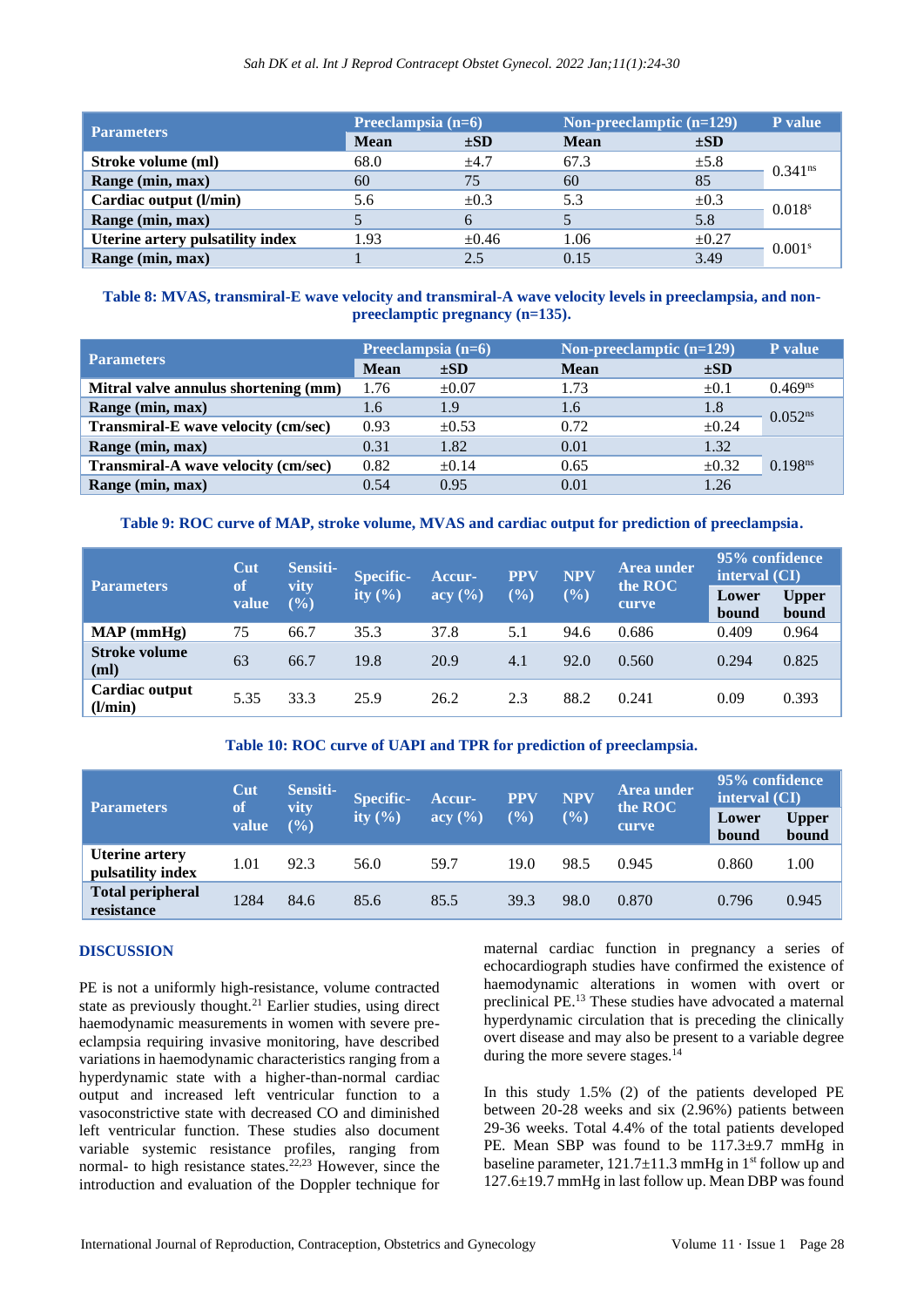65.4 $\pm$ 6.6 mmHg in baseline data, 69.3 $\pm$ 8.2 mmHg in 1<sup>st</sup> follow up and  $72.7\pm13.1$  mmHg in last follow up. It was observed that two (1.5%) patients were had dipstick proteinuria in  $1<sup>st</sup>$  follow up and 6(4.4%) in last follow up including first follow up. In this study it was observed that 6 (4.4%) patients had PE. Average proportion of PE among hospital admission varies from 7.5-8.5% as same mentioned by Shamsuddin et al, and Salako et al found PE 9.7% in their study patients, which is comparable with the current study. In another study Martin et al found PE was 2.1% in their study, which is less than the current study.<sup>27</sup>

Khaw et al found that the mean SBP was 116 mmHg in PE group and 104 mmHg in normal pregnancy group. Mean DBP was found 72 mmHg in PE group and 60 mmHg in normal pregnancy group. Mean MAP was found 90.0 mmHg in PE group and 77.3 mmHg in normal pregnancy group. Mean stroke volume was found 87.9±15.2 ml in PE group and 64.0±11.7 ml in normal pregnancy group. In another study Rao et al found the mean arterial pressure was 118 mm of Hg in cases and 87 mm of Hg in controls. Rizwana et al in their study found that the differences in systolic BP, diastolic BP and MAP were statistically significant between two groups. MAP of the PE was 115.88±9.87, higher than that of controls (83.85±5.71). Cardiac output in the preeclamptic group was 66.85±4.56 ml/min as compared to 56.1±1.77 ml/min in the normotensive group. This observation was statistically significant at (p<0.05). Bosio et al (1999) and Easterling et al also found similar findings in their study.

Khaw et al observed the mean mitral valve annulus shortening (mm)  $15.5\pm2.0$  mm in normal,  $17.8\pm1.7$  mm in PE.<sup>27</sup> The mean transmitral E-wave velocity 82.4±13.6 mm/sec in normal,  $95.7 \pm 14.6$  mm/sec in PE which is similar with the current study. These changes begin early in pregnancy, reach their peak during the second trimester, and then remain relatively constant until delivery. They contribute to optimal growth and development of the fetus.<sup>28</sup>

In this study it was observed that based on the ROC curves MAP had the best area under curve compared to stroke volume, MVAS and cardiac output. ROC were constructed using MAP value of the women, which gave a MAP cut off value of  $\geq$ 75 as the value with a combination of sensitivity 66.7% and specificity 35.3% for PE, stroke volume cut off value of >63 ml having 66.7% sensitivity, 19.8% specificity, MVAS cut off value of >1.75 mm having 66.7% sensitivity, 20.7% specificity and cardiac output cut off value of >5.35 l/mm having 33.3% sensitivity, 25.9% specificity. An UAPI cut off value of >1.01 as the value with a best combination of 92.3% sensitivity and 56.0% specificity and total peripheral resistance cut off value of >1284 having 84.6% sensitivity and 85.6% specificity. Khaw et al found that the best point on the ROC curve for prediction of PE by UAPI was at the probability of more than 5.4% with a sensitivity of 77.8%, specificity of 79.1% and a screen-positive rate of 20.0%.

Compared with the non-preeclamptic group in those who developed PE, CO, MAP, TPR, SV and UAPI were increased. Based on ROC curve best predictor for PE was UAPI.

#### *Limitations*

The present study was conducted in a very short period due to time constraints and funding limitations. The small sample size was also a limitation of the present study.

## **CONCLUSION**

The result of my study showed that estimation of maternal cardiac function and/or UAPI early in the first trimester of pregnancy are/is of value in prediciting subsequent development of PE. However, UAPI is the best predictor for detection of PE.

#### *Recommendations*

A large population and multicentre study is recommended to properly define the value of estimation of maternal echocardiography and uterine artery Doppler in early pregnancy in the prediction of either.

*Funding: No funding sources Conflict of interest: None declared Ethical approval: The study was approved by the Institutional Ethics Committee*

## **REFERENCES**

- 1. Sibai B, Dekker G, Kupferminc M. Pre-eclampsia. The Lancet. 2005;365(9461):785-99.
- 2. Pettit F, Brown MA. The management of preeclampsia: what we think we know. Eur J Obstet Gynecol Reprod Biol. 2012;160(1):6-12.
- 3. World Health Organization. Make every mother and child count: World Health Day, 7 April 2005: a toolkit for organizers of activities. 2005. Available at: https://www.google.com/url?sa=t&rct=j&q=&esrc=s &source=web&cd=&cad=rja&uact=8&ved=2ahUK EwihooGwu\_n0AhXJldgFHXuzD8YQFnoECAoQA Q&url=https%3A%2F%2Fapps.who.int%2Firis%2F handle%2F10665%2F68863&usg=AOvVaw3T9x\_T 24Eruq8Cy-FbpXdI. Accessed on 03 August 2021.
- 4. Begum A. Study on clinical profile and outcome of preeclampsia. Dissertation, Bangladesh College of physician and surgeon. 2004.
- 5. Bhattacharyya SK, Kundu S, Kabiraj SP. Prediction of preeclampsia by midtrimester uterine artery Doppler velocimetry in high-risk and low-risk women. J Obstet Gynecol India. 2012;62(3):297-300.
- 6. McDonald SD, Lutsiv O, Dzaja N, Duley L. A systematic review of maternal and infant outcomes following magnesium sulfate for preeclampsia/eclampsia in real-world use. Int J Gynecol Obstet. 2012;118(2):90-6.